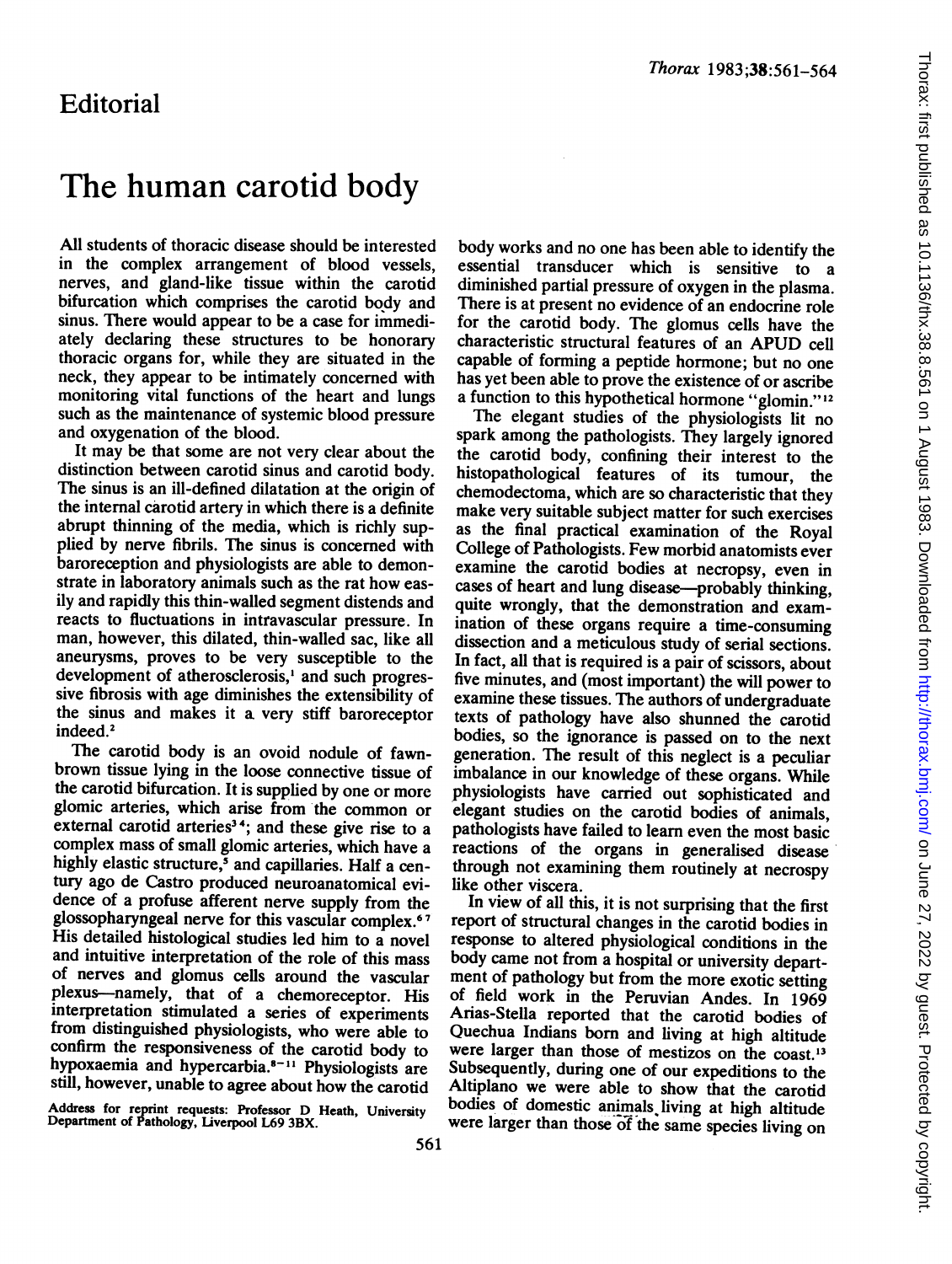the coast.'4 The implication was that the carotid bodies were undergoing hyperplasia in response to a sustained stimulus of hypoxaemia secondary to chronic hypobaric hypoxia. It was not altogether unexpected therefore when the carotid bodies were found to show a similar enlargement in patients with chronic bronchitis and emphysema who had chronic hypoxaemia—the "blue bloaters."<sup>15</sup> Since right ventricular hypertrophy occurs in such patients with hypoxic pulmonary vasoconstriction a relation between the weight of the right ventricule and the carotid body might have been expected and was in fact found.'5

At the same time the carotid bodies of highaltitude animals showed ultrastructural changes probably related to the stimulus of chronic hypoxia. These changes occurred in the chief cells, usually considered to be concerned with the chemoreceptor response, and they affected the neurosecretory vesicles. These are organelles consisting of a central osmiophilic core surrounded by a thin, clear halo and they probably contain biogenic amines and peptides concerned with the chemoreceptor response or even with an endocrine function. In hypoxaemia the core became smaller, paler, and eccentric, so that the vesicles were converted into microvacuoles.'6 <sup>17</sup> Such electronmicroscopic changes are clearly characteristic of hypoxia, but the precise significance of each element of the process remains obscure.

There appears to be a certain logic in most of this and we can relate most of the structural changes to the idea that the carotid body is first and foremost a chemoreceptor. Nevertheless, some observations do not seem to fit easily into this tidy scheme. A decade ago we became aware that there was a relation between the weight of the left cardiac ventricle and of the carotid bodies.'5 More recent histological studies of carotid bodies obtained from a series of necropsies at the Royal Liverpool Hospital show that carotid body hyperplasia occurs in systemic hypertension as well as in chronic hypoxaemia complicating pulmonary emphysema.'8 <sup>19</sup> This observation on human tissue has been confirmed by the finding of enlargement of the carotid bodies in spontaneously hypertensive rats of the Okamoto strain<sup>20</sup> (also unpublished observations).

Probably most physiologists would suspect that the rounded chief (type I) cell was the transducer monitoring the partial pressure of oxygen in the plasma and so it might be confidently anticipated that carotid body hyperplasia, certainly in chronic hypoxaemia and possibly in systemic hypertension, might be due to proliferation of chief cells. This expectation is not realised in man, and in fact in both conditions the enlargement is due to hyperplasia of elongated cells at the periphery of clusters of chief cells compressing them-and therefore perhaps responsible for diminution of hypoxic drive in such hypoxic patients. The elongated cells are difficult to identify with certainty by light microscopy<sup>18</sup> but ultrastructural studies (unpublished observations) show them to be a mixture of sustentacular (type II) cells and Schwann cells, with plentiful nerve axons enfolded by the Schwann cells much in evidence. It is unexpected and interesting that both systemic hypertension and chronic hypoxaemia induce the identical form of histopathology and that the tissues most concerned are sustentacular and Schwann cells with many associated nerve axons. Perhaps the axon itself is the missing transducer.

It is not surprising that the carotid body is so sensitive to the level of intravascular pressure since it lies adjacent to the carotid sinus, with its baroreceptor function and rich nerve supply intermingling with that of the carotid body. The nature of the glomic arteries supplying the carotid bodies, however, suggests that they are themselves directly sensitive to fluctuation in blood pressure. Whenever arteries approach glomic tissue they lose the typical appearance of a muscular systemic artery to acquire the characteristic of an elastic vessel despite their diminutive diameter. This combination of a highly elastic wall with a rich nerve supply is reminiscent of the wall of the carotid sinus and suggests that the vessel directly subserves a baroreceptor function. This richly elastic appearance is seen in the main glomic arteries,34 in the branches of glomic arteries deep in the substance of the carotid bodies,<sup>5</sup> in arteries supplying intertruncal glomera in the mediastinum,<sup>21</sup> and in the so-called "glomus pulmonale."<sup>22</sup> These small elastic interlobular arteries running through the carotid body give rise to muscular intralobular arterioles, which appear able to control the flow of blood into the glomic capillaries.<sup>5</sup> It is a matter of conjecture whether reflexes initiated by stimulation of the walls of the elastic arteries lead to constriction of these intralobular arterioles.

Prolonged stimulation of the human carotid body by systemic hypertension or severe hypoxaemia appears to induce a second, distinct type of histopathology.23 This is characterised by focal proliferation of dark or of "pyknotic" variants of chief cells.23 In the former the nucleus is smaller and contains more heterochromatin than in the usual light type of chief cell and its cytoplasm is condensed and darker. In the "pyknotic" variant the nucleus is much smaller and compact as in necrotic tissue, but the cell has this appearance while in fact undergoing proliferation.

Conceivably this late focal proliferation of variants of chief cells may represent the early stages of development of chemodectoma, a tumour known to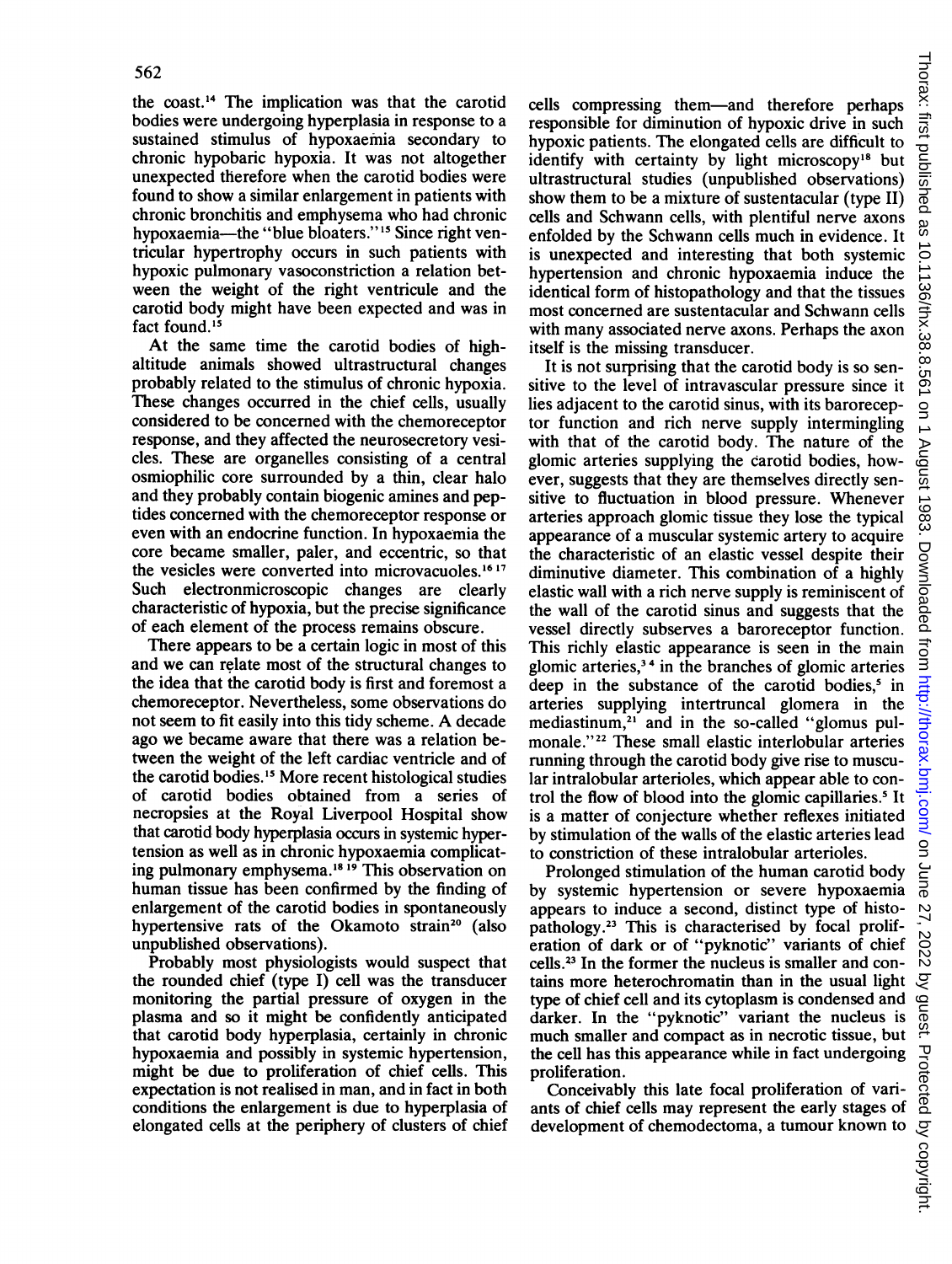be commoner at high altitude.'7 As early as 1973 Saldaña and his colleagues<sup>24</sup> reported that all but two of 25 Peruvian adults with chemodectomas of the head and neck had been born and lived at high altitudes up to <sup>4350</sup> m above sea level, whereas only 38% of the Peruvian population of 13-5 million live at or above an altitude of 3000 m. In their series they found that all the carotid body tumours were benign, while one patient had a malignant glomus jugulare tumour. Females predominated over males by about six to one and left-sided were three times as common as right-sided tumours. The tumour cells were arranged in clusters and comprised chief cells with the dark variant predominating. Interestingly, two of the reported patients from the Andes with chemodectomas died from metastasising carcinoma of the thyroid.<sup>24 25</sup> This association of chemodectoma with thyroid carcinoma was noted in two patients in Mexico City at an altitude of 2380 m.<sup>26</sup> The same sequence of carotid body hyperplasia and chemodectoma formation occurs in cattle at high altitude.<sup>27</sup>

The carotid body of man appears to differ from that of animals both in its structure and in its reaction to disease. In human glomic tissue both the dark and the pyknotic variants of chief cells are welldefined entities<sup>18</sup> and, as we have seen, may show focal proliferation with prolonged exposure to systemic hypertension and chronic hypoxaemia.23 In contrast, in rats dark and pyknotic variants are difficult to distinguish and are even regarded by some workers as artefacts due to tissue damage and inadequate fixation.28 The striking hyperplasia of elongated sustentacular and Schwann cells that occurs in the human carotid body has not been reported in the glomic tissue of spontaneously hypertensive rats<sup>20</sup> or of rats exposed to hypobaric hypoxia.2930 Such considerations cast doubt on the suitability of the carotid body of the rat as an animal model for the human organ. Its reactions in disease appear to be different from those seen in man.

All in all, there would appear to be a growing case for taking more account of the carotid bodies and for not dismissing them as of only passing and peripheral interest to those concerned in the study and treatment of lung disease. Pathologists might even be encouraged to start examining the carotid bodies in cases of cardiopulmonary disease coming to necropsy.

> DONALD HEATH Department of Pathology University of Liverpool

## References

' Heath D, Smith P, Harris P, Winson M. The atherosclerotic human carotid sinus. J Pathol 1973;110:4958.

- <sup>2</sup> Winson M, Heath D, Smith P. Extensibility of the human carotid sinus. Cardiovasc Res 1973;8:58-64.
- 'Heath D, Edwards C. The glomic arteries. Cardiovasc Res 1971;5:303-12.
- <sup>4</sup> Jago R, Heath D, Smith P. Structure of the glomic arteries. J Pathol 1982:138:205-18.
- <sup>s</sup> Heath D, Jago R, Smith P. The vasculature of the carotid body. Cardiovasc Res 1983;17:33-42
- <sup>6</sup> de Castro F. Sur la structure et l'innervation de la glande intercarotidienne (glomus caroticum) de l'homme et des mammiferes, et sur un nouveau systeme d'innervation autonome du nerf glossopharyngien: etudes anatomique et expérimentales. Trab Lab Rech Biol Univ Madrid 1926;24:365-432.
- <sup>7</sup> de Castro F. Sur la structure et l'innervation de sinus carotidien de l'homme et des mammiferes: nouveaux faits sur l'innervation et la fonction du glomus caroticum: etudes anatomiques et physiologiques. Trab Lab Rech Biol Univ Madrid 1928;25:330-80.
- <sup>8</sup> Heymans C, Bouckaert JJ, Dautrebande L. Sinus carotidien et réflexes respiratoires. II—influences et réflexes respiratoires. respiratoires reflexes de <sup>l</sup>'acidose, de <sup>l</sup>'alcalose, de l'anhydride carbonique, de l'ion hydrogene et de l'anoxemie: sinus carotidiens et echanges respiratoires dans les poumons et au dela des poumons. Arch Int Pharmacodyn Ther 1930;39:400-8.
- <sup>9</sup> Comroe JH jun, Schmidt CF. The part played by reflexes from the carotid body in the chemical regulation of respiration in the dog. Am <sup>J</sup> Physiol 1938;121:75-97.
- <sup>10</sup> Joels N, Neil E. The excitation mechanism of the carotid body. Br Med Bull 1963;19:21-4.
- <sup>11</sup> Grimley PM, Glenner GG. Ultrastructure of the human carotid body. A perspective on the mode of chemoreception. Circulation 1968;37:648-65.
- <sup>12</sup> Pearse AGE. The cytochemistry and ultrastructure of polypeptide hormone-producing cells of the APUD series and the embryologic, physiologic and pathologic implications of the concept. J Histochem Cytochem 1969;17:303-13.
- $13$  Arias-Stella J. Human carotid body at high altitudes. Am J Pathol 1969;55:82a (abstract).
- <sup>14</sup> Edwards C, Heath D, Harris P, Castillo Y, Krüger H, Arias-Stella J. The carotid body in animals at high altitude. J Pathol 1971;104:231-8.
- <sup>15</sup> Edwards C, Heath D, Harris P. The carotid body in emphysema and left ventricular hypertrophy. J Pathol 1971 ;104:1-13.
- <sup>16</sup> Edwards C, Heath D, Harris P. Ultrastructure of the carotid body in high-altitude guinea-pigs. J Pathol 1972;107:131-6.
- <sup>17</sup> Heath D, Williams DR. Man at high altitude. 2nd ed. Edinburgh: Churchill Livingstone, 1981.
- <sup>18</sup> Smith P, Jago R, Heath D. Anatomical variation and quantitative histology of the normal and enlarged carotid body. J Pathol 1982;137:287-304.
- <sup>19</sup> Heath D, Smith P, Jago R. Hyperplasia of the carotid body. J Pathol 1982;138:115-27.
- <sup>20</sup> Honig A, Schmidt M. Kidney function during carotid chemoreceptor stimulation: influence of unilateral renal nerve section. In: Schrier RW, Ponec J, eds. Hormonal regulation of sodium excretion. Amsterdam: Elsevier North-Holland Biomedical Press, 1980:93-8.
- <sup>21</sup> Edwards C, Heath D. Site and blood supply of the intertruncal glomera. Cardiovasc Res 1970;4:502-8.